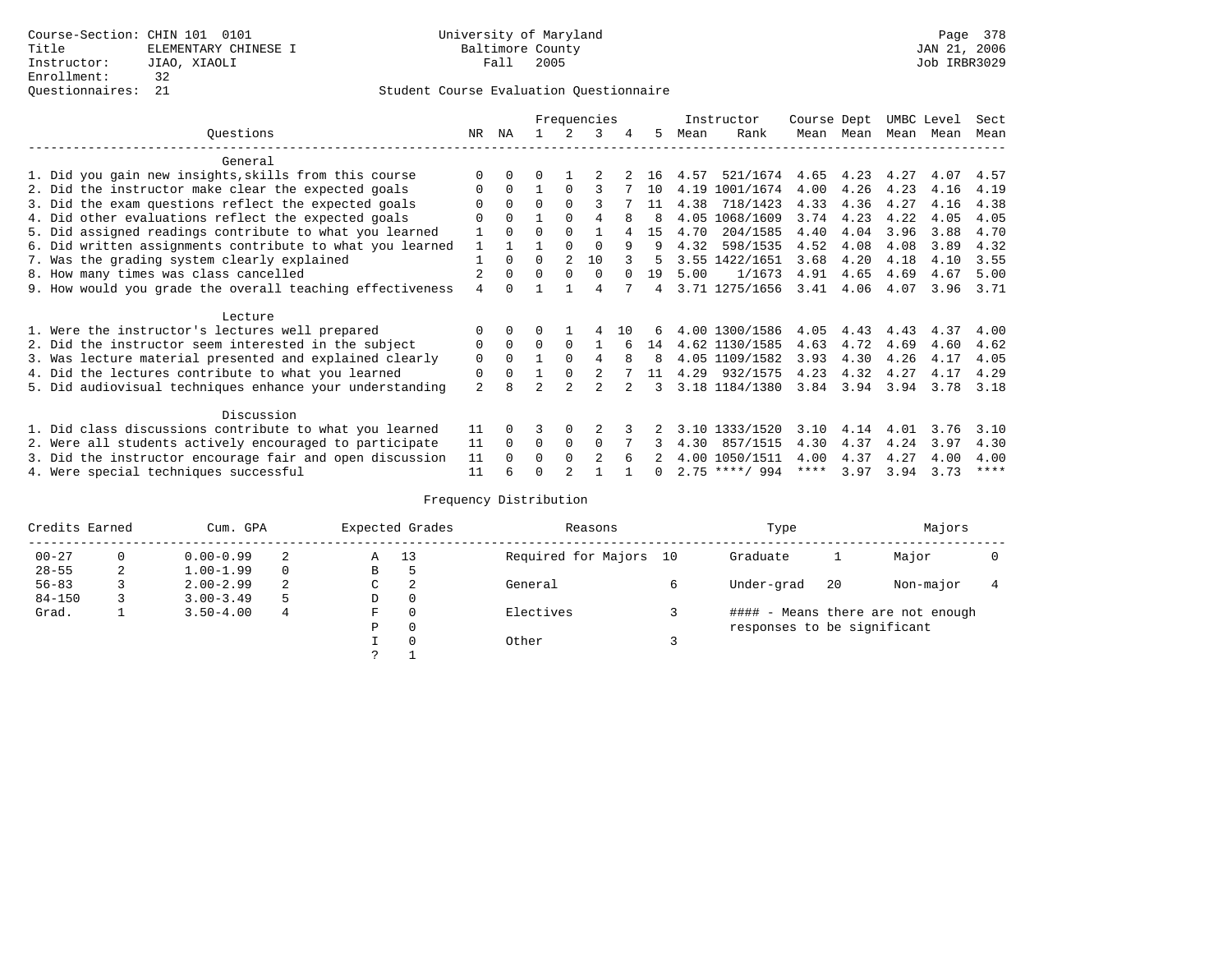#### Questionnaires: 11 Student Course Evaluation Questionnaire

|                                                           | Frequencies |                |          |          |                |          |              |      | Instructor       | Course Dept |      | UMBC Level |      | Sect |
|-----------------------------------------------------------|-------------|----------------|----------|----------|----------------|----------|--------------|------|------------------|-------------|------|------------|------|------|
| Ouestions                                                 | NR.         | ΝA             |          |          | 3              | 4        | 5.           | Mean | Rank             | Mean        | Mean | Mean       | Mean | Mean |
| General                                                   |             |                |          |          |                |          |              |      |                  |             |      |            |      |      |
| 1. Did you gain new insights, skills from this course     |             | $\Omega$       | 0        | $\Omega$ |                |          |              | 4.73 | 331/1674         | 4.65        | 4.23 | 4.27       | 4.07 | 4.73 |
| 2. Did the instructor make clear the expected goals       | O           | $\Omega$       | $\Omega$ |          |                | 4        |              |      | 3.82 1333/1674   | 4.00        | 4.26 | 4.23       | 4.16 | 3.82 |
| 3. Did the exam questions reflect the expected goals      |             | $\Omega$       | $\Omega$ | $\Omega$ | 2              | 4        | 5.           | 4.27 | 828/1423         | 4.33        | 4.36 | 4.27       | 4.16 | 4.27 |
| 4. Did other evaluations reflect the expected goals       | O           | 4              |          |          |                |          |              |      | 3.43 1477/1609   | 3.74        | 4.23 | 4.22       | 4.05 | 3.43 |
| 5. Did assigned readings contribute to what you learned   | $\mathbf 0$ | $\Omega$       | 0        |          | $\mathfrak{D}$ |          |              | 4.09 | 708/1585         | 4.40        | 4.04 | 3.96       | 3.88 | 4.09 |
| 6. Did written assignments contribute to what you learned | $\mathbf 0$ | $\overline{4}$ | $\Omega$ | $\Omega$ |                |          | 5            | 4.71 | 200/1535         | 4.52        | 4.08 | 4.08       | 3.89 | 4.71 |
| 7. Was the grading system clearly explained               | $\Omega$    | $\Omega$       | $\Omega$ |          |                |          |              |      | 3.82 1282/1651   | 3.68        | 4.20 | 4.18       | 4.10 | 3.82 |
| 8. How many times was class cancelled                     | $\Omega$    | $\Omega$       | $\Omega$ | $\Omega$ | $\Omega$       |          | 9            |      | 4.82 868/1673    | 4.91        | 4.65 | 4.69       | 4.67 | 4.82 |
| 9. How would you grade the overall teaching effectiveness | 2           | <sup>n</sup>   | U        |          | ศ              |          | <sup>n</sup> |      | 3.11 1522/1656   | 3.41        | 4.06 | 4.07       | 3.96 | 3.11 |
|                                                           |             |                |          |          |                |          |              |      |                  |             |      |            |      |      |
| Lecture                                                   |             |                |          |          |                |          |              |      |                  |             |      |            |      |      |
| 1. Were the instructor's lectures well prepared           |             |                |          |          |                |          |              |      | 4.09 1255/1586   | 4.05        | 4.43 | 4.43       | 4.37 | 4.09 |
| 2. Did the instructor seem interested in the subject      | 0           | $\Omega$       | $\Omega$ | $\Omega$ | $\Omega$       |          |              |      | 4.64 1106/1585   | 4.63        | 4.72 | 4.69       | 4.60 | 4.64 |
| 3. Was lecture material presented and explained clearly   | $\mathbf 0$ | $\Omega$       | $\Omega$ |          | $\mathfrak{D}$ | 6        |              |      | 3.82 1266/1582   | 3.93        | 4.30 | 4.26       | 4.17 | 3.82 |
| 4. Did the lectures contribute to what you learned        | 0           | $\Omega$       | $\Omega$ | $\Omega$ |                |          | 4            |      | 4.18 1020/1575   | 4.23        | 4.32 | 4.27       | 4.17 | 4.18 |
| 5. Did audiovisual techniques enhance your understanding  | $\Omega$    |                |          |          |                |          |              | 4.50 | 303/1380         | 3.84        | 3.94 | 3.94       | 3.78 | 4.50 |
|                                                           |             |                |          |          |                |          |              |      |                  |             |      |            |      |      |
| Discussion                                                |             |                |          |          |                |          |              |      |                  |             |      |            |      |      |
| 1. Did class discussions contribute to what you learned   |             |                | U        | $\Omega$ |                |          |              |      | $4.00$ ****/1520 | 3.10        | 4.14 | 4.01       | 3.76 | **** |
| 2. Were all students actively encouraged to participate   |             |                | $\Omega$ | $\Omega$ | $\Omega$       | $\Omega$ |              |      | $5.00$ ****/1515 | 4.30        | 4.37 | 4.24       | 3.97 | **** |
| 3. Did the instructor encourage fair and open discussion  |             |                | 0        | $\Omega$ |                | $\cap$   |              |      | $4.00$ ****/1511 | 4.00        | 4.37 | 4.27       | 4.00 | **** |
| 4. Were special techniques successful                     | 9           |                |          |          |                |          |              |      | $5.00$ ****/ 994 | ****        | 3.97 | 3.94       | 3.73 | **** |

| Credits Earned<br>Cum. GPA |          |               | Expected Grades |          | Reasons             |        | Type                        |     | Majors                            |  |  |
|----------------------------|----------|---------------|-----------------|----------|---------------------|--------|-----------------------------|-----|-----------------------------------|--|--|
| $00 - 27$                  | $\Omega$ | $0.00 - 0.99$ | Α               | 6        | Required for Majors | 6      | Graduate                    | 0   | Major                             |  |  |
| $28 - 55$                  | ᅩ        | $1.00 - 1.99$ | В               | 4        |                     |        |                             |     |                                   |  |  |
| $56 - 83$                  |          | $2.00 - 2.99$ | $\sim$<br>◡     | 0        | General             |        | Under-grad                  | -11 | Non-major                         |  |  |
| $84 - 150$                 |          | $3.00 - 3.49$ | D               | 0        |                     |        |                             |     |                                   |  |  |
| Grad.                      | 0        | $3.50 - 4.00$ | F               | 0        | Electives           |        |                             |     | #### - Means there are not enough |  |  |
|                            |          |               | Ρ               | 0        |                     |        | responses to be significant |     |                                   |  |  |
|                            |          |               |                 | $\Omega$ | Other               | $\sim$ |                             |     |                                   |  |  |
|                            |          |               | C               |          |                     |        |                             |     |                                   |  |  |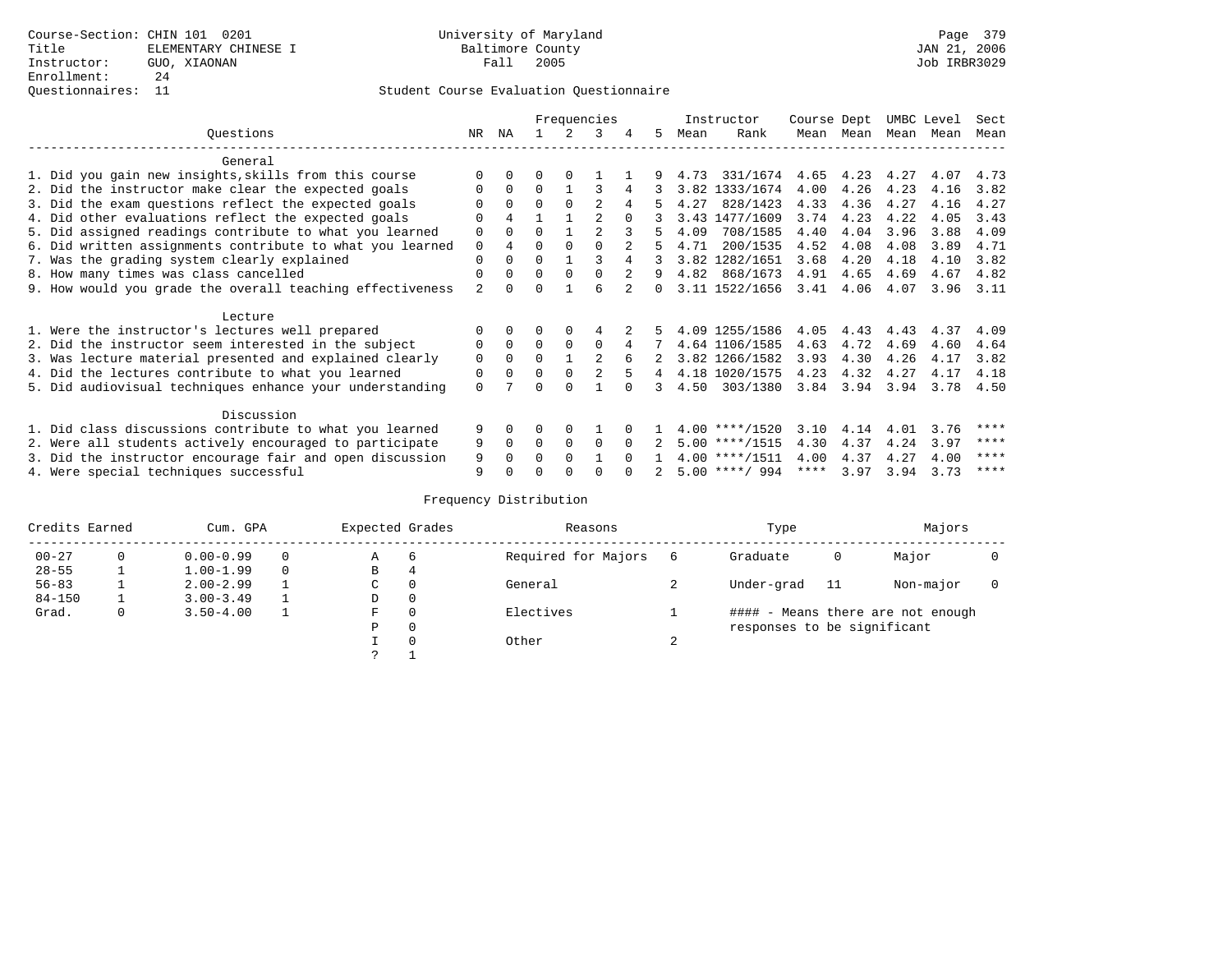|                                                                       |                |              |                | Frequencies  |                |          |              |      | Instructor         | Course Dept |           |           | UMBC Level | Sect |
|-----------------------------------------------------------------------|----------------|--------------|----------------|--------------|----------------|----------|--------------|------|--------------------|-------------|-----------|-----------|------------|------|
| Ouestions                                                             | NR             | NA           | $\mathbf{1}$   | 2            | 3              |          | 5.           | Mean | Rank               |             | Mean Mean | Mean      | Mean       | Mean |
|                                                                       |                |              |                |              |                |          |              |      |                    |             |           |           |            |      |
| General                                                               |                |              |                |              |                |          |              |      |                    |             |           |           |            |      |
| 1. Did you gain new insights, skills from this course                 | ∩              |              | U              | ∩            |                |          | 16           | 4.65 | 419/1674           | 4.65        | 4.23      | 4.27      | 4.32       | 4.65 |
| 2. Did the instructor make clear the expected goals                   | $\Omega$       | $\Omega$     | $\Omega$       | $\Omega$     | 2              | 4        | 17           | 4.65 | 392/1674           | 4.65        | 4.26      | 4.23      | 4.26       | 4.65 |
| 3. Did the exam questions reflect the expected goals                  |                | $\Omega$     | $\Omega$       | $\Omega$     |                |          | 16           | 4.68 | 349/1423           | 4.68        | 4.36      | 4.27      | 4.36       | 4.68 |
| 4. Did other evaluations reflect the expected goals                   | $\Omega$       | 4            | $\Omega$       | $\Omega$     |                |          | 11           | 4.53 | 466/1609           | 4.53        | 4.23      | 4.22      | 4.23       | 4.53 |
| 5. Did assigned readings contribute to what you learned               | $\mathbf{1}$   | $\mathbf{1}$ | $\Omega$       | $\Omega$     | $\mathbf{1}$   | 11       | 9            | 4.38 | 432/1585           | 4.38        | 4.04      | 3.96      | 3.91       | 4.38 |
| 6. Did written assignments contribute to what you learned             | $\mathbf 0$    | $\Omega$     | $\Omega$       | $\Omega$     | $\overline{a}$ | 8        | 13           | 4.48 | 413/1535           | 4.48        | 4.08      | 4.08      | 4.03       | 4.48 |
| 7. Was the grading system clearly explained                           | $\mathbf 0$    | $\Omega$     | $\Omega$       | $\mathbf{1}$ | $\overline{a}$ |          | 13           | 4.39 | 686/1651           | 4.39        | 4.20      | 4.18      | 4.20       | 4.39 |
| 8. How many times was class cancelled                                 | $\mathbf 0$    | $\Omega$     | $\Omega$       | 0            | $\mathbf 0$    |          | 21           | 4.91 | 635/1673           | 4.91        | 4.65      | 4.69      | 4.67       | 4.91 |
| 9. How would you grade the overall teaching effectiveness             | 5              |              | $\Omega$       | $\Omega$     | $\Omega$       |          | 10           | 4.59 | 324/1656           | 4.59        | 4.06      | 4.07      | 4.10 4.59  |      |
| Lecture                                                               |                |              |                |              |                |          |              |      |                    |             |           |           |            |      |
| 1. Were the instructor's lectures well prepared                       |                | 0            | O              | $\Omega$     |                |          | 15           | 4.67 | 663/1586           | 4.67        | 4.43      | 4.43      | 4.48       | 4.67 |
| 2. Did the instructor seem interested in the subject                  |                | $\Omega$     | $\Omega$       | $\Omega$     | $\Omega$       |          | 20           | 4.91 | 567/1585           | 4.91        | 4.72      | 4.69      | 4.76       | 4.91 |
| 3. Was lecture material presented and explained clearly               | 1              | $\Omega$     | $\Omega$       | $\Omega$     | $\Omega$       |          | 15           | 4.68 | 409/1582           | 4.68        | 4.30      | 4.26      | 4.35       | 4.68 |
| 4. Did the lectures contribute to what you learned                    | 1              | $\Omega$     | $\Omega$       | $\Omega$     | $\mathbf{1}$   | 4        | 17           | 4.73 | 407/1575           | 4.73        | 4.32      | 4.27      | 4.39       | 4.73 |
| 5. Did audiovisual techniques enhance your understanding              | $\overline{2}$ | 4            | $\mathfrak{D}$ | 1            | $\mathfrak{D}$ | 6        | 6            | 3.76 | 894/1380           | 3.76        | 3.94      | 3.94      | 4.03       | 3.76 |
|                                                                       |                |              |                |              |                |          |              |      |                    |             |           |           |            |      |
| Discussion                                                            |                |              |                |              |                |          |              |      |                    |             |           |           |            |      |
| 1. Did class discussions contribute to what you learned               | 12             | 0            | O              | $\Omega$     |                |          |              | 4.73 | 251/1520           | 4.73        | 4.14      | 4.01      | 4.03       | 4.73 |
| 2. Were all students actively encouraged to participate               | 12             | $\Omega$     | $\Omega$       | $\Omega$     | $\Omega$       | $\Omega$ | 11           | 5.00 | 1/1515             | 5.00        | 4.37      | 4.24      | 4.28       | 5.00 |
| 3. Did the instructor encourage fair and open discussion              | 12             | $\Omega$     | $\Omega$       | $\Omega$     | $\Omega$       |          | 6            | 4.55 | 610/1511           | 4.55        | 4.37      | 4.27      | 4.28       | 4.55 |
| 4. Were special techniques successful                                 | 12             |              | $\Omega$       | $\Omega$     | $\Omega$       |          | 5            | 4.71 | 131/ 994           |             | 4.71 3.97 | 3.94      | 3.98       | 4.71 |
| Laboratory                                                            |                |              |                |              |                |          |              |      |                    |             |           |           |            |      |
| 2. Were you provided with adequate background information             | 22             | $\Omega$     | -1.            | $\Omega$     | $\mathbf 0$    | $\Omega$ | 0            |      | $1.00$ ****/ 278   | ****        |           | 4.21 4.19 | 4.36       |      |
|                                                                       |                |              |                |              |                |          |              |      |                    |             |           |           |            |      |
| Field Work                                                            |                |              |                |              |                |          |              |      |                    |             |           |           |            |      |
| 1. Did field experience contribute to what you learned                | 22             | $\Omega$     | 1              | $\Omega$     | $\Omega$       | $\Omega$ | 0            |      | $1.00$ ****/<br>76 | ****        | 3.36      | 3.98      | 3.97       | **** |
|                                                                       |                |              |                |              |                |          |              |      |                    |             |           |           |            |      |
| Self Paced<br>1. Did self-paced system contribute to what you learned | 22             |              |                |              | ∩              |          | <sup>n</sup> |      | $1.00$ ****/<br>61 | ****        | 4.03      | 4.09      | 4.23       |      |
|                                                                       |                |              |                |              |                |          |              |      |                    |             |           |           |            |      |

|            | Credits Earned<br>Cum. GPA |               |          | Expected Grades |              | Reasons                | Type                        |    | Majors                            |  |  |
|------------|----------------------------|---------------|----------|-----------------|--------------|------------------------|-----------------------------|----|-----------------------------------|--|--|
| $00 - 27$  |                            | $0.00 - 0.99$ | $\Omega$ | Α               | 9            | Required for Majors 10 | Graduate                    | 0  | Major                             |  |  |
| $28 - 55$  |                            | $1.00 - 1.99$ |          | В               |              |                        |                             |    |                                   |  |  |
| $56 - 83$  | 6                          | $2.00 - 2.99$ | 2        | C               |              | General                | Under-grad                  | 23 | Non-major                         |  |  |
| $84 - 150$ | 4                          | $3.00 - 3.49$ | 8        | D               | 0            |                        |                             |    |                                   |  |  |
| Grad.      | 0                          | $3.50 - 4.00$ | 2        | F               | 0            | Electives              |                             |    | #### - Means there are not enough |  |  |
|            |                            |               |          | Ρ               | $\mathbf{0}$ |                        | responses to be significant |    |                                   |  |  |
|            |                            |               |          |                 | 0            | Other                  |                             |    |                                   |  |  |
|            |                            |               |          | っ               |              |                        |                             |    |                                   |  |  |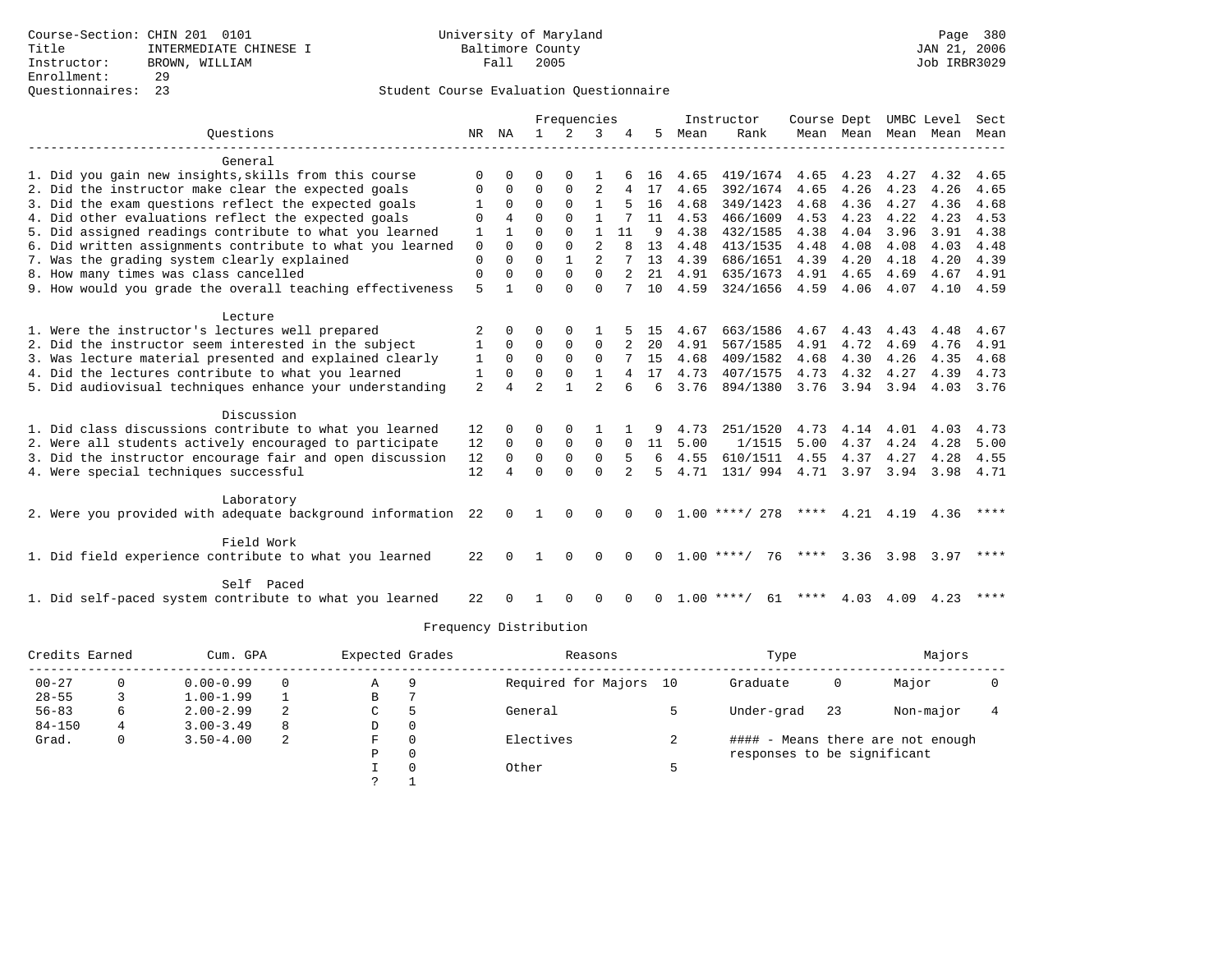|                                                           | Frequencies    |              |          |               |             |              |                |      | Instructor       | Course Dept |           | UMBC Level |      | Sect |
|-----------------------------------------------------------|----------------|--------------|----------|---------------|-------------|--------------|----------------|------|------------------|-------------|-----------|------------|------|------|
| Ouestions                                                 | NR             | ΝA           |          | $\mathcal{L}$ | 3           |              | 5              | Mean | Rank             |             | Mean Mean | Mean Mean  |      | Mean |
|                                                           |                |              |          |               |             |              |                |      |                  |             |           |            |      |      |
| General                                                   |                |              |          |               |             |              |                |      |                  |             |           |            |      |      |
| 1. Did you gain new insights, skills from this course     | <sup>0</sup>   |              | U        | $\Omega$      | O           |              | 4              | 4.67 | 406/1674         | 4.67        | 4.23      | 4.27       | 4.26 | 4.67 |
| 2. Did the instructor make clear the expected goals       | 0              | 0            | 0        | $\Omega$      | 0           | 0            | 6              | 5.00 | 1/1674           | 5.00        | 4.26      | 4.23       | 4.21 | 5.00 |
| 3. Did the exam questions reflect the expected goals      |                | $\Omega$     | $\Omega$ | $\Omega$      | $\Omega$    |              |                | 4.83 | 181/1423         | 4.83        | 4.36      | 4.27       | 4.27 | 4.83 |
| 4. Did other evaluations reflect the expected goals       | U              |              | 0        | $\Omega$      | $\Omega$    | $\Omega$     |                | 5.00 | 1/1609           | 5.00        | 4.23      | 4.22       | 4.27 | 5.00 |
| 5. Did assigned readings contribute to what you learned   | 0              |              | 0        | $\Omega$      | $\Omega$    | $\Omega$     | 5              | 5.00 | 1/1585           | 5.00        | 4.04      | 3.96       | 3.95 | 5.00 |
| 6. Did written assignments contribute to what you learned | 0              | $\mathbf{1}$ | $\Omega$ | $\Omega$      | $\Omega$    | $\mathbf{1}$ | 4              | 4.80 | 131/1535         | 4.80        | 4.08      | 4.08       | 4.15 | 4.80 |
| 7. Was the grading system clearly explained               | 0              | 0            | 0        | $\mathbf 0$   | 0           | $\Omega$     | 6              | 5.00 | 1/1651           | 5.00        | 4.20      | 4.18       | 4.16 | 5.00 |
| 8. How many times was class cancelled                     | 0              | $\Omega$     | $\Omega$ | $\Omega$      | $\Omega$    | $\Omega$     | 6              | 5.00 | 1/1673           | 5.00        | 4.65      | 4.69       | 4.68 | 5.00 |
| 9. How would you grade the overall teaching effectiveness | $\overline{a}$ | 0            |          | U             | $\Omega$    |              | 3              | 4.75 | 185/1656         | 4.75        | 4.06      | 4.07       | 4.07 | 4.75 |
|                                                           |                |              |          |               |             |              |                |      |                  |             |           |            |      |      |
| Lecture                                                   |                |              |          |               |             |              |                |      |                  |             |           |            |      |      |
| 1. Were the instructor's lectures well prepared           | O              | 0            |          | 0             | 0           |              | 5              | 4.83 | 336/1586         | 4.83        | 4.43      | 4.43       | 4.42 | 4.83 |
| 2. Did the instructor seem interested in the subject      | 0              | $\Omega$     | $\Omega$ | $\Omega$      | $\Omega$    | $\Omega$     | 6              | 5.00 | 1/1585           | 5.00        | 4.72      | 4.69       | 4.66 | 5.00 |
| 3. Was lecture material presented and explained clearly   | 0              | $\Omega$     | $\Omega$ | $\Omega$      | $\Omega$    |              | 5              | 4.83 | 217/1582         | 4.83        | 4.30      | 4.26       | 4.26 | 4.83 |
| 4. Did the lectures contribute to what you learned        | $\Omega$       | $\Omega$     | $\Omega$ | $\Omega$      | $\Omega$    |              | 5              | 4.83 | 246/1575         | 4.83        | 4.32      | 4.27       | 4.25 | 4.83 |
| 5. Did audiovisual techniques enhance your understanding  | 0              |              |          | $\Omega$      | $\Omega$    |              |                | 4.50 | 303/1380         | 4.50        | 3.94      | 3.94       | 4.01 | 4.50 |
| Discussion                                                |                |              |          |               |             |              |                |      |                  |             |           |            |      |      |
| 1. Did class discussions contribute to what you learned   | 4              | $\Omega$     | U        | $\Omega$      | $\Omega$    |              | 2.             | 5.00 | 1/1520           | 5.00        | 4.14      | 4.01       | 4.09 | 5.00 |
| 2. Were all students actively encouraged to participate   | 4              | $\Omega$     | 0        | 0             | $\mathbf 0$ | $\Omega$     | 2              | 5.00 | 1/1515           | 5.00        | 4.37      | 4.24       | 4.32 | 5.00 |
|                                                           |                | $\Omega$     | $\Omega$ | $\Omega$      | $\Omega$    | $\Omega$     | $\overline{2}$ | 5.00 | 1/1511           | 5.00        |           | 4.27       | 4.34 |      |
| 3. Did the instructor encourage fair and open discussion  | 4              |              |          | $\cap$        |             |              |                |      |                  |             | 4.37      |            |      | 5.00 |
| 4. Were special techniques successful                     | 4              |              |          |               | $\Omega$    |              |                | 4.50 | 205/994          | 4.50        | 3.97      | 3.94       | 3.96 | 4.50 |
| Seminar                                                   |                |              |          |               |             |              |                |      |                  |             |           |            |      |      |
| 1. Were assigned topics relevant to the announced theme   | 5              | 0            | 0        | $\Omega$      | 0           |              |                |      | $5.00$ ****/ 103 | ****        | 4.39      | 4.41       | 4.10 | **** |
| 2. Was the instructor available for individual attention  | 5              |              |          | $\Omega$      | 0           |              |                |      | $5.00$ ****/ 101 | ****        | 4.33      | 4.48       | 4.30 | **** |
|                                                           |                |              |          |               |             |              |                |      |                  |             |           |            |      |      |

|            | Credits Earned<br>Cum. GPA |               |          | Expected Grades |   | Reasons             | Type                        | Majors |                                   |  |
|------------|----------------------------|---------------|----------|-----------------|---|---------------------|-----------------------------|--------|-----------------------------------|--|
| $00 - 27$  |                            | $0.00 - 0.99$ | $\Omega$ | Α               |   | Required for Majors | Graduate                    | 0      | Major                             |  |
| $28 - 55$  | 2                          | $1.00 - 1.99$ | 0        | B               | ∠ |                     |                             |        |                                   |  |
| $56 - 83$  |                            | $2.00 - 2.99$ |          | C               |   | General             | Under-grad                  | 6      | Non-major                         |  |
| $84 - 150$ |                            | $3.00 - 3.49$ | 2        | D               | 0 |                     |                             |        |                                   |  |
| Grad.      | 0                          | $3.50 - 4.00$ | -2       | F               |   | Electives           |                             |        | #### - Means there are not enough |  |
|            |                            |               |          | Ρ               |   |                     | responses to be significant |        |                                   |  |
|            |                            |               |          |                 |   | Other               |                             |        |                                   |  |
|            |                            |               |          |                 |   |                     |                             |        |                                   |  |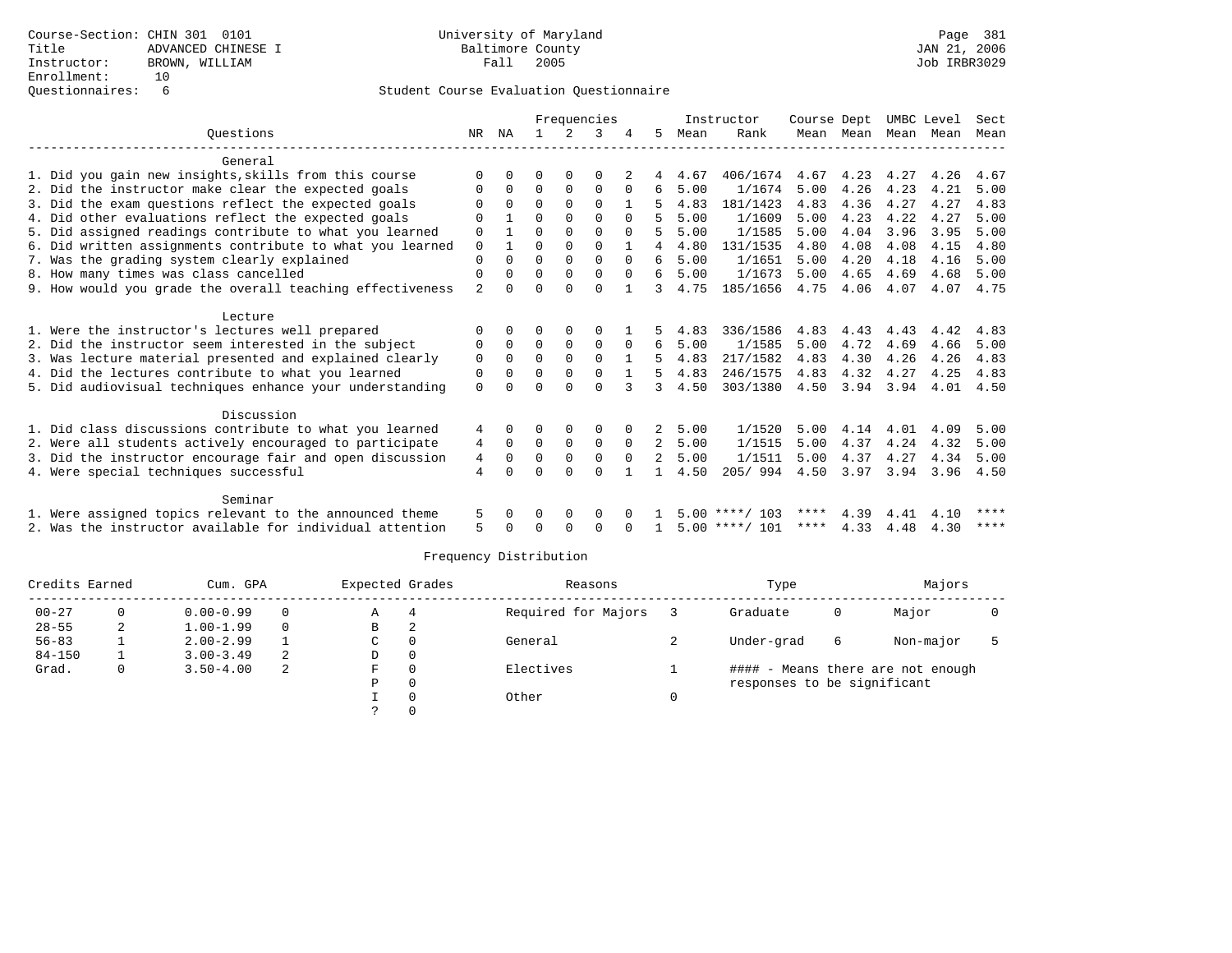|                                                           | Frequencies  |                            |                         | Instructor              |                         |                      | Course Dept UMBC Level |         | Sect               |                          |      |                     |      |             |
|-----------------------------------------------------------|--------------|----------------------------|-------------------------|-------------------------|-------------------------|----------------------|------------------------|---------|--------------------|--------------------------|------|---------------------|------|-------------|
| Questions                                                 |              | NR NA                      | 1                       | 2                       | 3                       | 4                    |                        | 5 Mean  | Rank               |                          |      | Mean Mean Mean Mean |      | Mean        |
|                                                           |              |                            |                         |                         |                         |                      |                        |         |                    |                          |      |                     |      |             |
| General                                                   |              |                            |                         |                         |                         |                      |                        |         |                    |                          |      |                     |      |             |
| 1. Did you gain new insights, skills from this course     | $\mathbf 0$  | $\mathbf 0$                | 0                       | $\Omega$                | $\Omega$                | $\mathbf{1}$         | 13                     | 4.93    | 118/1674           | 4.93                     | 4.23 | 4.27                | 4.26 | 4.93        |
| 2. Did the instructor make clear the expected goals       | $\mathbf{0}$ | $\mathbf 0$                | $\mathbf 0$             | $\mathbf{0}$            | $\mathbf 0$             | $\Omega$             | 14                     | 5.00    | 1/1674             | 5.00                     | 4.26 | 4.23                | 4.21 | 5.00        |
| 3. Did the exam questions reflect the expected goals      | $\Omega$     | $\Omega$                   | $\Omega$                | $\Omega$                | $\Omega$                | $\Omega$             | 14                     | 5.00    | 1/1423             | 5.00                     | 4.36 | 4.27                | 4.27 | 5.00        |
| 4. Did other evaluations reflect the expected goals       | $\mathbf 0$  | $\mathbf 0$                | $\mathbf 0$             | $\mathbf{0}$            | $\mathbf 0$             | 0                    | 14                     | 5.00    | 1/1609             | 5.00                     | 4.23 | 4.22                | 4.27 | 5.00        |
| 5. Did assigned readings contribute to what you learned   | $\mathbf 0$  | $\mathbf 0$                | $\mathbf 0$             | $\mathbf 0$             | $\mathbf 0$             | $\mathbf 0$          | 14                     | 5.00    | 1/1585             | 5.00                     | 4.04 | 3.96                | 3.95 | 5.00        |
| 6. Did written assignments contribute to what you learned | 0            | $\mathbf 0$                | $\mathbf 0$             | $\mathbf 0$             | 0                       | 0                    | 14                     | 5.00    | 1/1535             | 5.00                     | 4.08 | 4.08                | 4.15 | 5.00        |
| 7. Was the grading system clearly explained               | $\mathbf 0$  | $\Omega$                   | $\Omega$                | $\mathbf 0$             | $\mathbf 0$             | $\Omega$             |                        | 14 5.00 | 1/1651             | 5.00                     | 4.20 | 4.18                | 4.16 | 5.00        |
| 8. How many times was class cancelled                     | $\mathbf{0}$ | $\mathbf 0$                | $\mathbf 0$<br>$\Omega$ | $\mathbf 0$             | $\Omega$                | $\Omega$             | 14                     | 5.00    | 1/1673             | 5.00                     | 4.65 | 4.69                | 4.68 | 5.00        |
| 9. How would you grade the overall teaching effectiveness | 6            | $\mathbf{1}$               |                         | $\Omega$                | $\Omega$                | $\Omega$             |                        | 7, 5.00 | 1/1656             | 5.00                     | 4.06 | 4.07                | 4.07 | 5.00        |
| Lecture                                                   |              |                            |                         |                         |                         |                      |                        |         |                    |                          |      |                     |      |             |
| 1. Were the instructor's lectures well prepared           | $\mathbf 0$  | $\mathbf 0$                | 0                       | 0                       | 0                       | 0                    | 14                     | 5.00    | 1/1586             | 5.00                     | 4.43 | 4.43                | 4.42 | 5.00        |
| 2. Did the instructor seem interested in the subject      | $\mathbf 0$  | $\mathbf 0$                | 0                       | 0                       | 0                       | 0                    | 14                     | 5.00    | 1/1585             | 5.00                     | 4.72 | 4.69                | 4.66 | 5.00        |
| 3. Was lecture material presented and explained clearly   | $\mathbf 0$  | $\mathbf 0$                | 0                       | $\mathbf 0$             | 0                       | 0                    | 14                     | 5.00    | 1/1582             | 5.00                     | 4.30 | 4.26                | 4.26 | 5.00        |
| 4. Did the lectures contribute to what you learned        | $\mathbf{0}$ | $\mathbf 0$                | $\mathbf 0$             | $\Omega$                | $\Omega$                | $\Omega$             | 14                     | 5.00    | 1/1575             | 5.00                     | 4.32 | 4.27                | 4.25 | 5.00        |
| 5. Did audiovisual techniques enhance your understanding  | $\mathbf{1}$ | $\mathbf{1}$               | $\mathbf 0$             | $\mathbf 0$             | $\overline{2}$          | 0                    | 10                     | 4.67    | 200/1380           | 4.67                     | 3.94 | 3.94                | 4.01 | 4.67        |
|                                                           |              |                            |                         |                         |                         |                      |                        |         |                    |                          |      |                     |      |             |
| Discussion                                                |              |                            |                         |                         |                         |                      |                        |         |                    |                          |      |                     |      |             |
| 1. Did class discussions contribute to what you learned   | 9            | $\mathbf 0$                | 0                       | $\mathbf 0$             | 0                       | 0                    | 5                      | 5.00    | 1/1520             | 5.00                     | 4.14 | 4.01                | 4.09 | 5.00        |
| 2. Were all students actively encouraged to participate   | 9            | $\mathbf 0$                | $\mathbf 0$             | $\mathbf 0$             | $\mathbf 0$             | $\Omega$             | 5                      | 5.00    | 1/1515             | 5.00                     | 4.37 | 4.24                | 4.32 | 5.00        |
| 3. Did the instructor encourage fair and open discussion  | 9            | $\mathbf 0$                | $\mathbf 0$             | $\mathbf{0}$            | $\mathbf 0$             | $\Omega$             | 5                      | 5.00    | 1/1511             | 5.00                     | 4.37 | 4.27                | 4.34 | 5.00        |
| 4. Were special techniques successful                     | 9            | $\Omega$                   | $\Omega$                | $\Omega$                | $\Omega$                | $\Omega$             | 5                      | 5.00    | 1/994              | 5.00                     | 3.97 | 3.94                | 3.96 | 5.00        |
|                                                           |              |                            |                         |                         |                         |                      |                        |         |                    |                          |      |                     |      |             |
| Laboratory                                                |              |                            |                         |                         |                         |                      |                        |         |                    |                          |      |                     |      |             |
| 1. Did the lab increase understanding of the material     | 13           | $\mathbf 0$                | 0                       | $\mathbf 0$             | $\mathbf 0$             | 0                    | -1.                    |         | $5.00$ ****/ 265   | $***$ * * *              | 4.06 | 4.23                | 4.26 |             |
| 2. Were you provided with adequate background information | 13           | $\mathbf 0$                | $\mathbf 0$             | $\mathbf 0$             | $\mathbf{0}$            | $\Omega$             | 1                      |         | $5.00$ ****/ 278   | ****                     | 4.21 | 4.19                | 4.24 | ****        |
| 3. Were necessary materials available for lab activities  | 13           | $\Omega$                   | $\Omega$                | $\Omega$                | $\Omega$                | $\Omega$             | $\mathbf{1}$           |         | $5.00$ ****/ 260   | $***$ * * *              | 4.43 | 4.46                | 4.49 | $***$ * * * |
| 4. Did the lab instructor provide assistance              | 13           | $\mathbf 0$                | $\mathbf 0$             | $\mathbf{0}$            | $\mathbf 0$             | $\mathbf 0$          | $\mathbf{1}$           |         | $5.00$ ****/ 259   | $***$ * * *              | 4.21 | 4.33                | 4.33 | $***$       |
| 5. Were requirements for lab reports clearly specified    | 13           | $\mathbf 0$                | $\mathbf 0$             | $\Omega$                | $\Omega$                | $\Omega$             | $\mathbf{1}$           |         | $5.00$ ****/ 233   | $***$ * *                | 4.36 | 4.20                | 4.18 |             |
|                                                           |              |                            |                         |                         |                         |                      |                        |         |                    |                          |      |                     |      |             |
| Seminar                                                   |              |                            |                         |                         |                         |                      |                        |         |                    |                          |      |                     |      | ****        |
| 1. Were assigned topics relevant to the announced theme   | 13           | $\mathbf 0$                | $\mathbf 0$             | $\mathbf{0}$            | $\Omega$                | $\Omega$             | 1.                     |         | $5.00$ ****/ 103   | ****<br>****             | 4.39 | 4.41                | 4.10 | ****        |
| 2. Was the instructor available for individual attention  | 13           | $\mathbf 0$                | $\mathbf 0$             | $\mathbf 0$             | $\mathbf 0$             | $\Omega$             | 1                      |         | $5.00$ ****/ 101   |                          | 4.33 | 4.48                | 4.30 | $***$       |
| 3. Did research projects contribute to what you learned   | 13           | $\mathbf 0$                | $\mathbf 0$             | $\mathsf 0$             | $\mathbf 0$             | $\mathbf 0$          | $\mathbf{1}$           |         | $5.00$ ****/<br>95 | $***$ * *<br>$***$ * * * | 4.15 | 4.31                | 3.91 | $***$       |
| 4. Did presentations contribute to what you learned       | 13           | $\mathbf 0$<br>$\mathbf 0$ | $\mathbf 0$<br>$\Omega$ | $\mathbf 0$<br>$\Omega$ | $\mathbf 0$<br>$\Omega$ | $\Omega$<br>$\Omega$ | $\mathbf{1}$           | 5.00    | 99<br>$***/$<br>97 | $***$ * * *              | 4.36 | 4.39                | 4.29 | $***$       |
| 5. Were criteria for grading made clear                   | 13           |                            |                         |                         |                         |                      | $\mathbf{1}$           |         | $5.00$ ****/       |                          | 3.76 | 4.14                | 3.48 |             |
| Field Work                                                |              |                            |                         |                         |                         |                      |                        |         |                    |                          |      |                     |      |             |
| 1. Did field experience contribute to what you learned    | 13           | $\mathbf 0$                | 0                       | $\mathbf 0$             | $\mathbf 0$             | $\Omega$             | -1.                    |         | $5.00$ ****/<br>76 | ****                     | 3.36 | 3.98                | 4.03 | * * * *     |
| 2. Did you clearly understand your evaluation criteria    | 13           | $\Omega$                   | $\mathbf 0$             | $\Omega$                | $\Omega$                | $\Omega$             | $\mathbf{1}$           | 5.00    | 77<br>$***/$       | ****                     | 3.65 | 3.93                | 3.70 | $***$       |
| 3. Was the instructor available for consultation          | 13           | $\mathbf 0$                | $\mathbf 0$             | $\mathsf 0$             | $\mathbf 0$             | $\mathbf{0}$         | $\mathbf{1}$           |         | $5.00$ ****/<br>53 | $***$ * *                | 4.19 | 4.45                | 3.87 | $***$       |
| 4. To what degree could you discuss your evaluations      | 13           | $\mathbf 0$                | $\mathbf 0$             | $\mathbf 0$             | $\mathbf 0$             | $\mathbf 0$          | 1                      |         | $5.00$ ****/<br>48 | $***$ * * *              | 3.86 | 4.12                | 3.67 | $***$       |
| 5. Did conferences help you carry out field activities    | 13           | $\Omega$                   | $\Omega$                | $\Omega$                | $\Omega$                | $\Omega$             | $\mathbf{1}$           | 5.00    | $***/$<br>49       | $***$ * * *              | 3.74 | 4.27                | 3.27 | $***$       |
|                                                           |              |                            |                         |                         |                         |                      |                        |         |                    |                          |      |                     |      |             |
| Self Paced                                                |              |                            |                         |                         |                         |                      |                        |         |                    |                          |      |                     |      |             |
| 1. Did self-paced system contribute to what you learned   | 13           | $\mathbf 0$                | $\mathbf 0$             | $\mathbf{0}$            | 0                       | $\Omega$             | $\mathbf{1}$           |         | 61<br>$5.00$ ****/ | ****                     | 4.03 | 4.09                | 3.20 | ****        |
| 2. Did study questions make clear the expected goal       | 13           | $\mathbf 0$                | 0                       | $\mathbf 0$             | $\mathbf 0$             | $\mathbf{0}$         | 1                      |         | $5.00$ ****/<br>52 | $***$ * *                | 4.21 | 4.26                | 3.50 | $***$       |
| 3. Were your contacts with the instructor helpful         | 13           | $\mathbf 0$                | $\mathbf 0$             | $\mathbf 0$             | 0                       | 0                    | 1                      | 5.00    | 50<br>$***/$       | ****                     | 4.23 | 4.44                | 3.82 | ****        |
| 4. Was the feedback/tutoring by proctors helpful          | 13           | $\mathbf 0$                | $\mathbf 0$             | $\mathbf 0$             | $\mathbf 0$             | $\Omega$             | $\mathbf{1}$           | 5.00    | $***/$<br>35       | ****                     | 4.22 | 4.36                | 3.29 | ****        |
| 5. Were there enough proctors for all the students        | 13           | $\mathbf 0$                | $\Omega$                | $\Omega$                | $\Omega$                |                      | $\mathbf{1}$           |         | $5.00$ ****/<br>31 | $***$ * * *              | 4.25 | 4.34                | 4.29 | ****        |
|                                                           |              |                            |                         |                         |                         |                      |                        |         |                    |                          |      |                     |      |             |